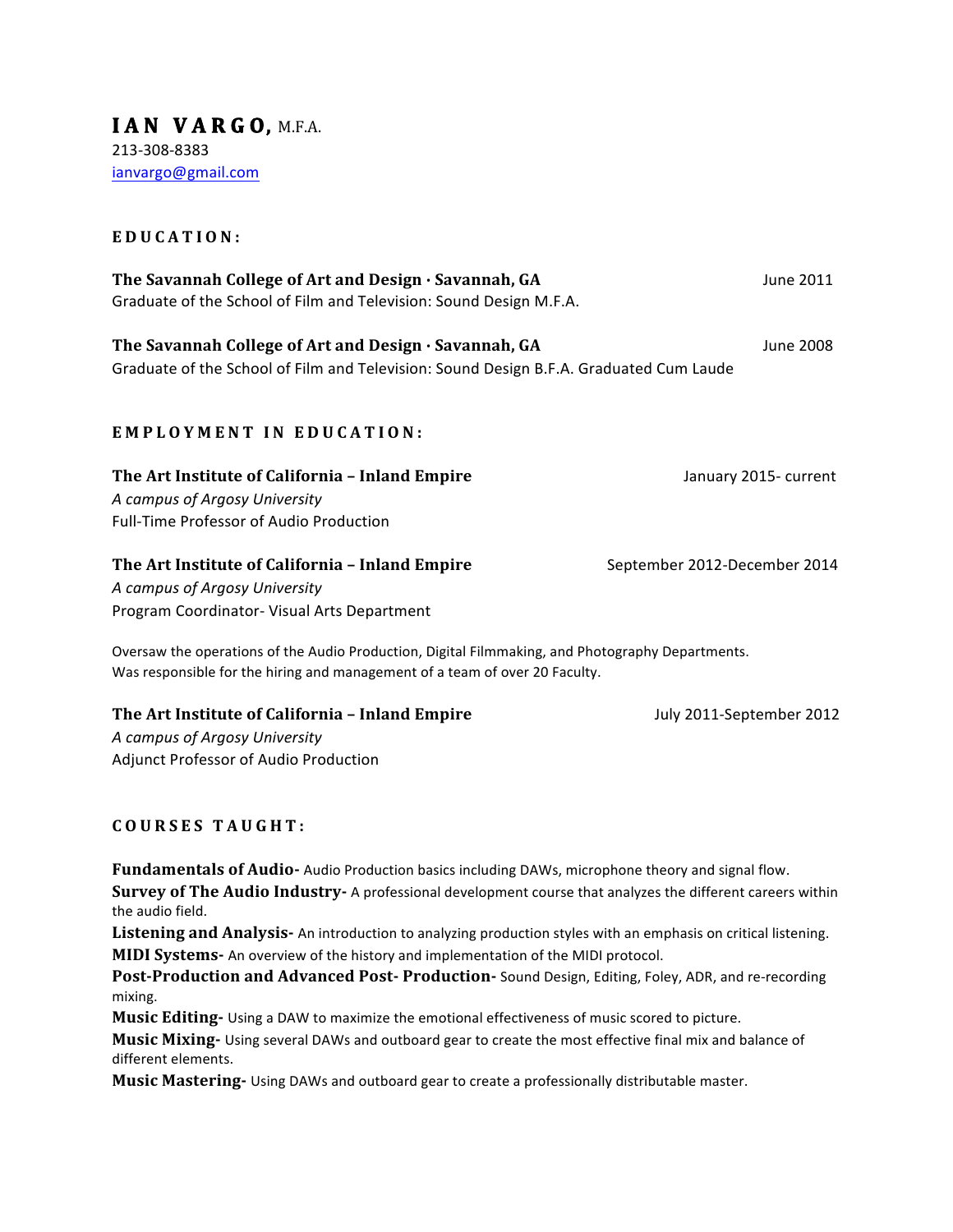**Introduction to Pro Tools-** An in depth introduction to the DAW. Topics include aux tracks, sends, plugins and automation.

**Intermediate Pro Tools-** More advanced course on Pro Tools that introduces larger sessions and group projects.

**Audio Technology 1 and 2-** Signal Flow, microphone theory, and other technology related topics.

**Media Business Practices-** This course instructs students aspiring to be business owners on how to make responsible decisions and best practices.

**Business Fundamentals-** An introduction to business as it relates to audio production.

**Sound For Interactive Media-** Topics include MAX/MSP and installation art.

**Sound For New Media-** A continuation of MAX/MSP and other interactive forms of art.

**Senior Project 1 and 2-** A 2 quarter-long course that requires students create an extensive project with a written research component.

**Student Portfolio 1 and 2-** Gathering and arranging student work to ensure students are prepared for employment upon graduation.

**Studio Recording 1 and 2-** Using Pro Tools and a professional-level studio to record small ensembles. Advanced Studio Recording 1 and 2- Using Pro Tools and a professional-level studio to record, mix and master large ensembles.

#### **ADDITIONAL E DUCATIONAL EMPLOYMENT:**

| <b>Contributor to The Pro Audio Files-An online music production blog</b> | March 2013-current |
|---------------------------------------------------------------------------|--------------------|
| Articles and Tutorial Videos include:                                     |                    |
|                                                                           |                    |
| -Using tape saturation plugins to enhance a mix                           |                    |
| -Recording and mixing layered vocals                                      |                    |
| -Increasing perceived loudness without compromising a mix                 |                    |
| -Analog vs. Digital summing                                               |                    |
| -SSL Master Buss compressor- Hardware vs. Software                        |                    |
| -Drum Replacement and augmentation with Massey DRT and BFD2               |                    |
| -Manually de-essing and de-breathing a lead vocal                         |                    |
| -Creating a lush reverb and delay on a vocal track                        |                    |
| -Basic Pro Tools session organization                                     |                    |
| -The importance of higher education in the field of audio production      |                    |
|                                                                           |                    |
|                                                                           |                    |
| <b>MUSIC PRODUCTION WORKS:</b>                                            |                    |
| Sonny Love & The Moon Parade-"Summer Lover"                               | August 2015        |
| Recording, mix and mastering engineer, executive producer, performer      |                    |
|                                                                           |                    |
| <b>Gentle Mechanic- "Not Cool Enough"</b>                                 | August 2015        |
| Mix and mastering engineer                                                |                    |
|                                                                           |                    |
| Romy Elim Visalia- "No Me Dejaras"                                        | <b>July 2015</b>   |
| Mix engineer, additional drum production                                  |                    |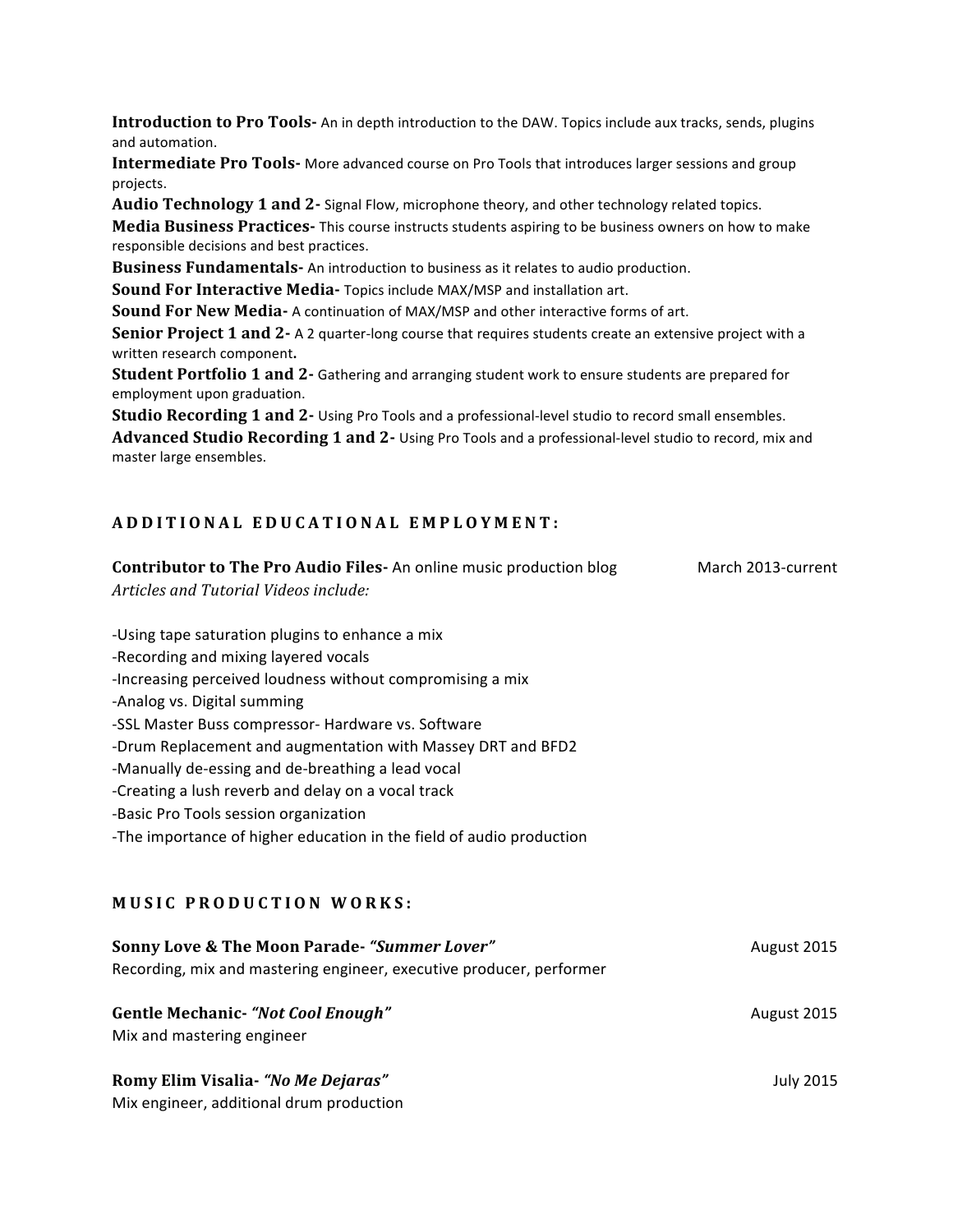| <b>Philip Mantione- "Riverside Bells and Whistles"</b><br><b>Mastering Engineer</b>                     | June 2015        |
|---------------------------------------------------------------------------------------------------------|------------------|
| Ugly, Ugly Words- "Queers"<br>Executive Producer, recording, mix and mastering engineer, performer      | January 2015     |
| <b>ILEVENS- "TYFEN"</b><br>Mix and mastering engineer                                                   | March 2015       |
| Sam Brown- "Sam Brown EP"<br>Mix and mastering engineer                                                 | <b>June 2014</b> |
| Goose & Fox- "My Mouth The Sea"<br>Mix Engineer                                                         | November 2013    |
| Ugly, Ugly Words- "Tovarisch"<br>Executive Producer, recording, mix and mastering engineer, performer   | June 2012        |
| <b>Shawn Hook-</b> "Cosmonaut and the Girl"<br><b>Assistant Mix Engineer</b>                            | May 2012         |
| Plain White T's- "Wonders of the Younger"<br><b>Assistant Mix Engineer</b>                              | December 2010    |
| Ugly, Ugly Words- "River Crab"<br>Executive Producer, recording, mix and mastering engineer, performer  | June 2010        |
| POST-PRODUCTION & SOUND DESIGN:                                                                         |                  |
| Spectracide-Tame the Wild-Directed by Cousins<br>Sound Design, Foley, Dialog Editing, Music Composition | June 2015        |
| <b>Pickle Juice-Directed by Cousins</b><br>Sound Design, Music Composition                              | August 2014      |
| <b>Intel-Makers-Directed by Logan Roos</b><br><b>Music Composition</b>                                  | June 2014        |
| EA Games-Double or Nothing-feat. Big Boi and B.o.B.<br>Sound Design, Foley                              | April 2013       |
| <b>Pitchfork- Music and the Psychedelic Mind</b><br>Sound Design, Music Composition                     | October 2012     |